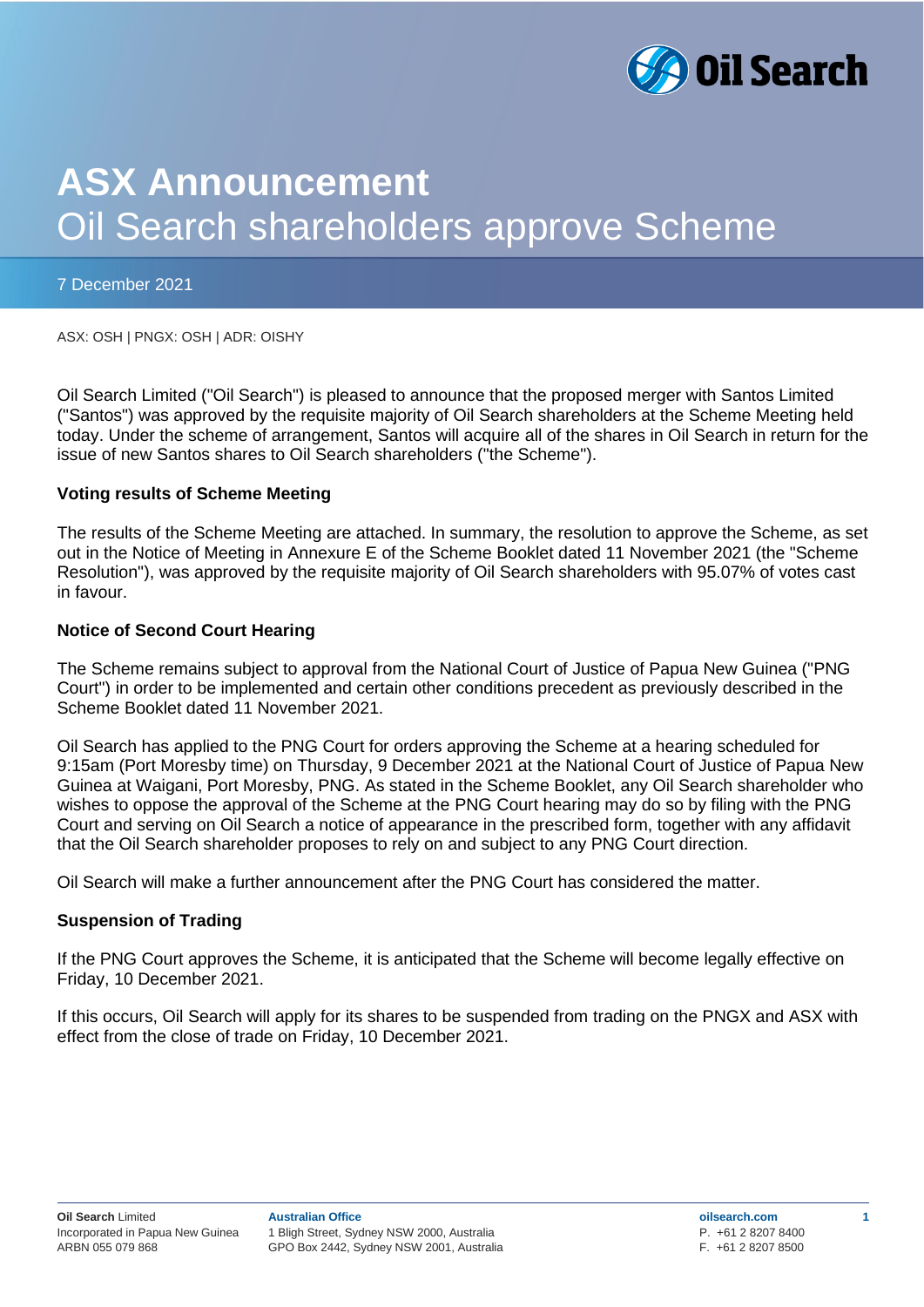

# **Implementation of the Scheme**

The dates for implementation of the Scheme and other key dates are set out below. All dates in the timetable are references to the date in Port Moresby, PNG and are subject to change.

| <b>Event</b>                                                                                                                                                                                                                           | <b>Expected Date</b>                                 |  |  |  |
|----------------------------------------------------------------------------------------------------------------------------------------------------------------------------------------------------------------------------------------|------------------------------------------------------|--|--|--|
| <b>Second Court Date</b>                                                                                                                                                                                                               | Thursday, 9 December 2021                            |  |  |  |
| <b>Effective Date</b>                                                                                                                                                                                                                  | Friday, 10 December 2021                             |  |  |  |
| The date on which the Scheme becomes effective and is<br>binding on Oil Search shareholders. Last day of trading in<br>Oil Search shares - Oil Search suspended from trading on<br>the PNGX and ASX with effect from close of trading. |                                                      |  |  |  |
| New Santos Shares commence trading on ASX on a<br>deferred settlement basis                                                                                                                                                            | Monday, 13 December 2021                             |  |  |  |
| <b>Opt-in Notice</b>                                                                                                                                                                                                                   | 5:00pm (Port Moresby time) /                         |  |  |  |
| Last date and time for receipt of opt-in notices by<br>unmarketable parcel shareholders requesting to receive the<br>Scheme consideration as New Santos Shares.                                                                        | 6:00pm (Sydney time) on<br>Monday, 13 December 2021  |  |  |  |
| <b>Record Date</b>                                                                                                                                                                                                                     | 6:00pm (Port Moresby time) /                         |  |  |  |
| For determining entitlements to receive the Scheme<br>consideration.                                                                                                                                                                   | 7:00pm (Sydney time) on<br>Tuesday, 14 December 2021 |  |  |  |
| <b>Implementation Date</b>                                                                                                                                                                                                             | Friday, 17 December 2021                             |  |  |  |
| Transfer of all Scheme shares to Santos and issue of<br>Scheme consideration to eligible Oil Search shareholders.                                                                                                                      |                                                      |  |  |  |
| New Santos Shares trading commences on an ordinary<br>settlement basis                                                                                                                                                                 | Monday, 20 December 2021                             |  |  |  |
| <b>Expected despatch of holding statements for New</b><br><b>Santos Shares</b>                                                                                                                                                         | Monday, 20 December 2021                             |  |  |  |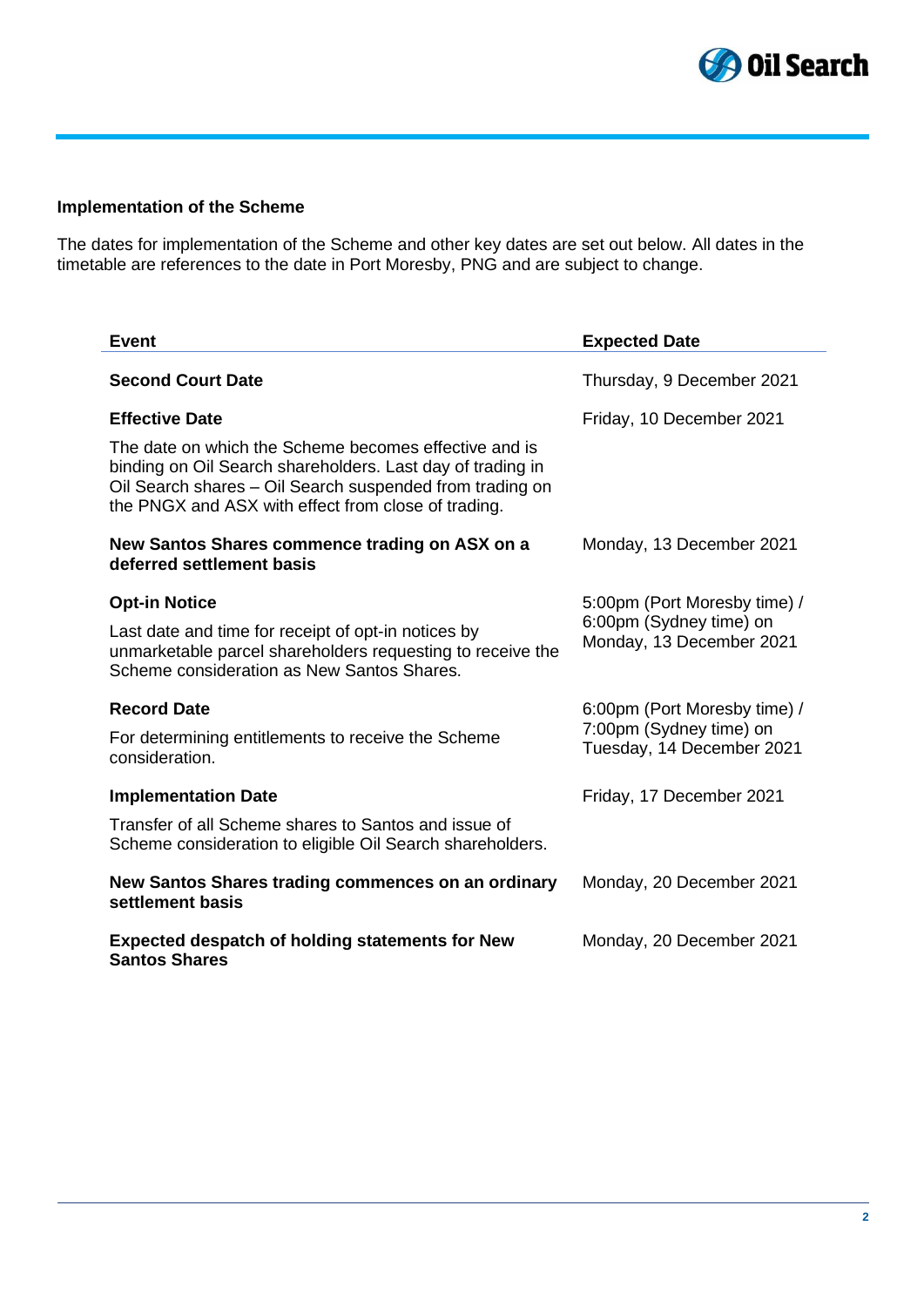

#### **Shareholder information line**

Oil Search shareholders requiring further information in relation to the Scheme may contact the Oil Search Shareholder Information Line on 1300 150 530 (within Australia) or +61 2 9066 4081 (outside Australia), Monday to Friday between 9:00am and 5:00pm (Sydney time) other than public holidays in Sydney, Australia. If you are not able to access the Oil Search Shareholder Information Line you can request a call back from [oilsearchmerger@investorinfo.net.au.](mailto:oilsearchmerger@investorinfo.net.au)

#### **Contacts:**

#### **Investors**

Narelle Checchin SVP – IR & Communications +61 466 329 059 narelle.checchin@oilsearch.com

#### **Media**

Ian Pemberton P&L Corporate +61 402 256 576 ian.pemberton@plcorporate.com.au

*This ASX announcement was authorised for release by the Disclosure Committee.*

# **About Oil Search**

Oil Search is a responsible energy company, with a proud history and strong heritage, that contributes to a sustainable future. Established in 1929, the organisation's purpose is to deliver low cost, high value energy that meets society's needs, and its ambition is to be the preferred energy company for all stakeholders.

With activities well supported by a clear hierarchy for allocating capital, prioritising sustaining capital and a strong, flexible balance sheet, Oil Search is a safe, low-cost, reliable business with a clear path to future growth.

Recognised for its proven capability to operate in challenging environments, Oil Search has a world-class resource base and a strong track record of working with communities and stakeholders. Sustainability is embedded across the Company and it aspires to set the standard for sustainable development.

Oil Search is listed on the Australian and PNG security exchanges (ticker: OSH) and its ADRs trade on the US Over the Counter market (ticker: OISHY).